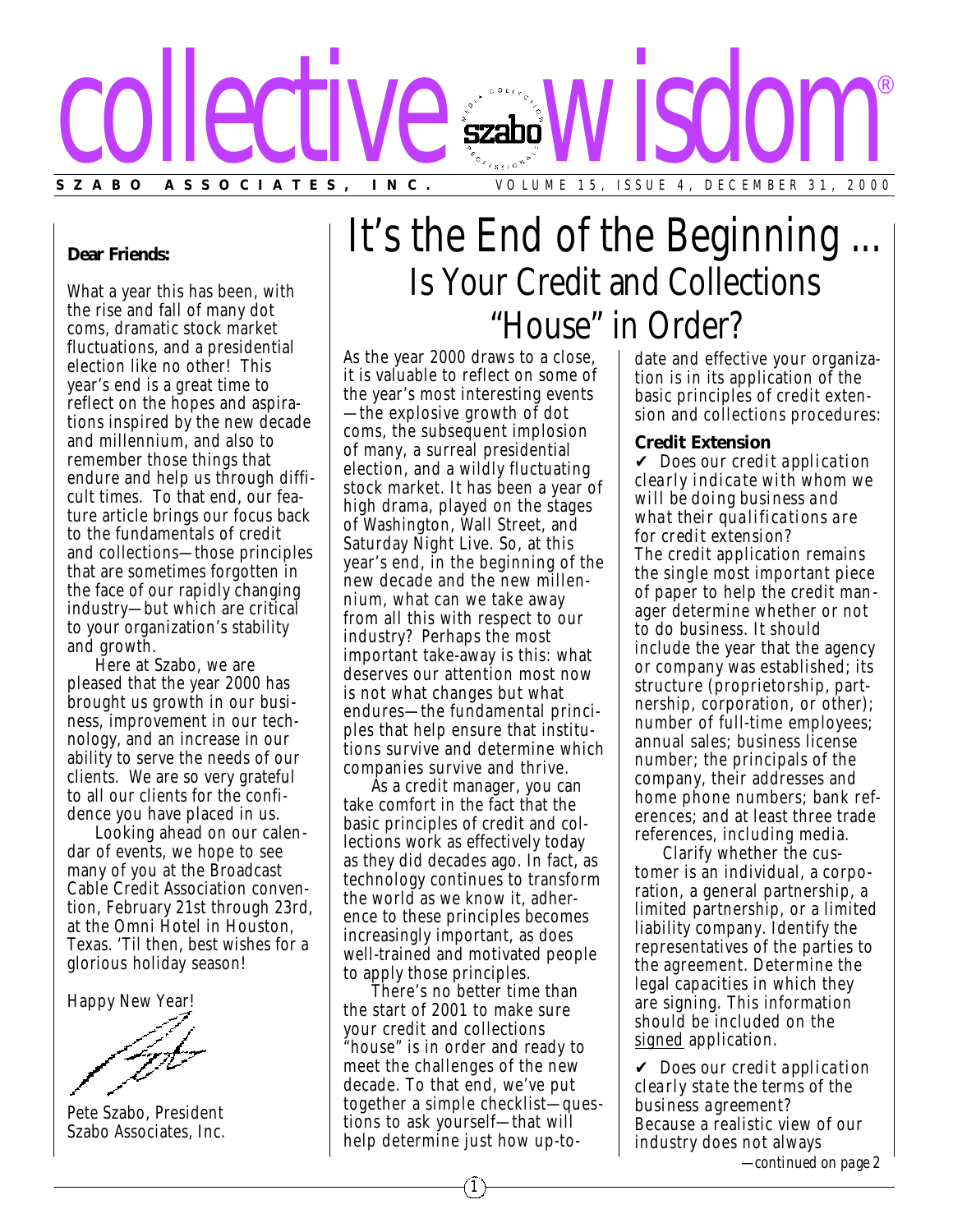## *"House" in Order? —*

include signed contracts, today's credit application must fulfill more than its original purpose. Today's credit application should clearly define the responsibilities of the parties involved and state your liability position. We recommend that media adopt a "joint and several" liability position, which holds both an agency and the advertiser responsible for payment until media gets paid. This means that you should have a credit application for both the agency and the advertiser. Having signed applications from both provides not only information you need to determine whether or not to extend credit but also written confirmation that the applicants understand and agree to your payment terms and joint and several liability position. *—continued from page 1*

✔ *Do we have procedures for dealing with borderline customers?*

You might deal with marginal customers by using one or more of the following: 1) Request cash in advance; 2) Extend credit on a weekly basis, with payment to be picked up by the salesperson; 3) Request partial cash in advance with the balance due within 30 days; 4) Get a personal guarantee. Remember, however, that the guarantee is only as good as the guarantor's ability to pay. The signature must show that the party is signing personally, the person's title must not appear after the name, and the company name must not appear directly above the signature. The name of the account being guaranteed must match the account on your books, and the guarantee must show it is binding upon the "heirs, executors, and adminis trators." Also, the guarantee must show clearly that it truly is a guarantee, and you must

notify the guarantor in the event of a default.

✔ *Do we reinforce payment terms at the beginning of the relationship?* A good relationship with sales can really pay off here. At the time of the sale, the salesperson should make it clear to the customer what the agreed upon terms of payment are. Reinforce the message by sending the new customer a "welcome" letter, expressing thanks for its business and restating the credit terms.

Good communication with sales can also bring potential problems to light long before they become a real problem for you. Sales reps are in the best position to become aware early of their customers' management or cash flow problems. Make an effort to visit the sales department for no specific reason, and attend sales meetings periodically to expand and reinforce your understanding of the sales perspective.

### **Collections Procedures**

✔ *Do we maximize the effective ness of our collection tools?* The tried and true collections "tools of the trade" are still effective. The telephone is still the collector's best friend, and a followup letter (via the post office, fax, or e-mail) is critical to your confirmation process. The collection letter is also an efficient tool, particularly for smaller accounts. In order to use these tools to your greatest advantage, however, you must remain in control of the collection process.

The Telephone Call: Short of face-to-face communication, telephone communication cannot be equaled in its combined power of immediacy and intimacy. Its limitation is its intrusiveness, which creates an immediate loss of control for the person receiving the call and which can put the person in a defensive mode. This limitation can be overcome by employing disci-

2

pline and diplomacy.

Do your homework. Know everything possible about the account beforehand. Make a final check to ensure that your records are accurate and up-todate. Check the past record of payment to determine whether a pattern of delinquency exists. Finally, have a follow-up system that works for you.

Stay calm, even if verbally attacked. Try to mentally picture the debtor to help your concentration. Be sensitive to the debtor's brief loss of control over his life that the intrusiveness of the call creates. Be aware that the tone and energy of your voice convey an attitude. Speak slowly and deliberately, and convey your message simply and directly. Use words that cannot be misinterpreted. "Will you mail a check for \$15,000 today" leaves little room for misinterpretation, while "Can you send the money immediately?" is vague. Tune in to the debtor's responses, knowing that the words and tone can convey subtle messages about what might motivate him to pay and what might be a reasonable solution.

Use statements that leave the debtor's integrity unchallenged while conveying an unmistakable imperative. Try to pin down an exact date and amount of payment, and try to limit the promise of payment to a maximum of 10 days. Then seize the opportunity to end the phone call, emphasizing how important it is that the debtor keep his end of the arrangement. Ask for a "recap" of the arrangement, including the name and address to which the check should be sent. Immediately send a follow-up letter to the debtor, confirming the conversation (include the date of the call) and the specifics of its outcome.

The Collection Letter: A carefully worded letter can be the least offensive collection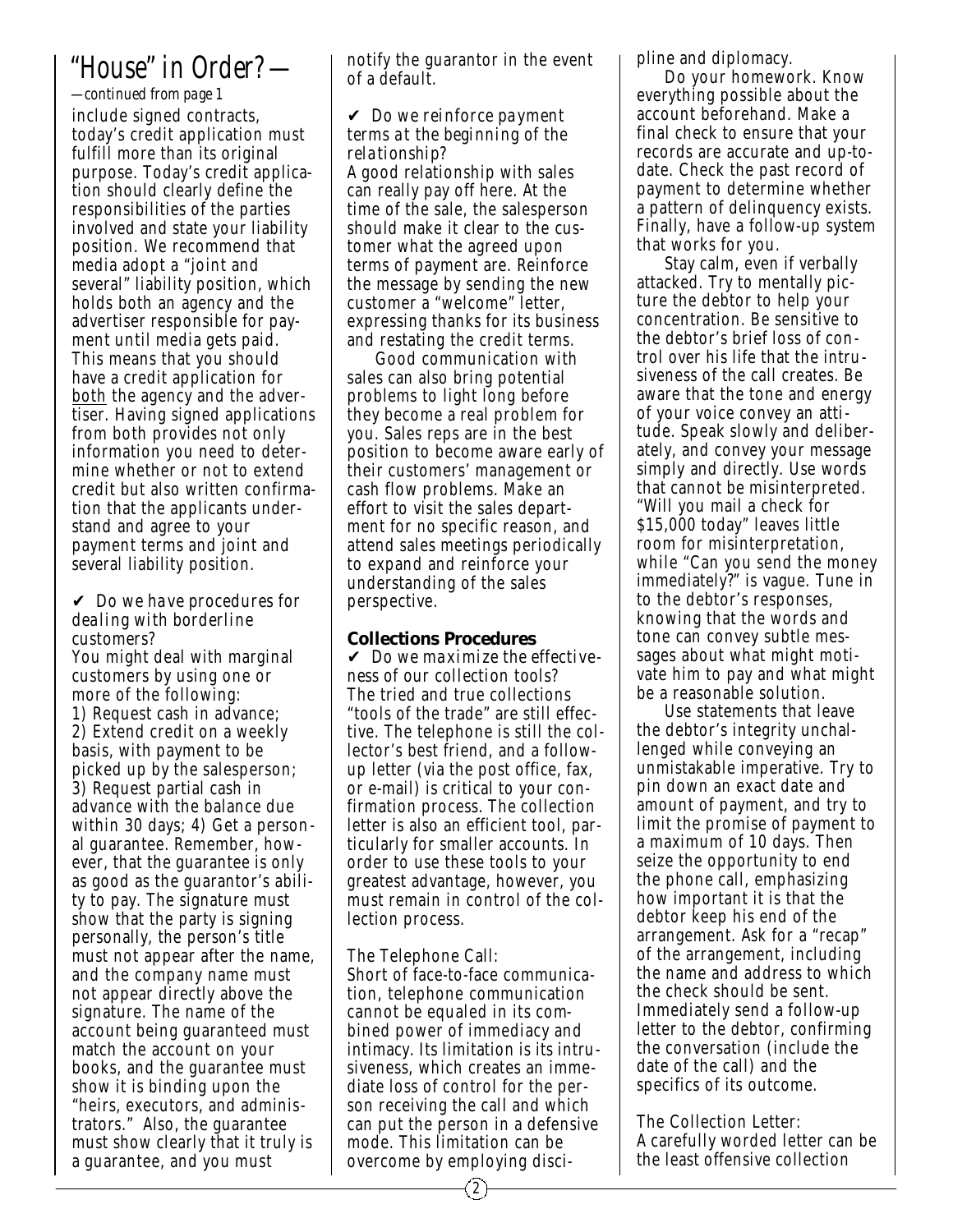communication. Your organization should develop its own "form" letters, with two or three variations of each message to disguise its appearance as a form and to add flexibility. You might also develop guidelines to help collectors personalize the letters without changing the message or impact. The style should be clear and uncomplicated, the structure should be simple and easy to follow, and the letter should easily fit on one page. Present the situation clearly (amount due, number and date of invoice) and ask for action. Make sure your information is up-to-date before sending the letter.

The "First Reminder" letter should have a mild and nonaccusatory manner and should offer the suggestion that the nonpayment is probably the result of an oversight. The "Second Reminder" should express puzzlement. ("We still believe the items called to your attention have either been overlooked or delayed in payment for some other reason.") The

"Third Reminder" must reflect growing concern and should include a positively phrased benefit statement to motivate the debtor to pay. ("Payment of the invoice by the 10th will ensure your continued favorable credit standing.") At this stage, particularly for larger accounts, a phone call may be a better idea than a third letter. Depending on the size and nature of the accounts, a combination of letters, phone calls, and a personal visit may be best. The "Final Demand/Other Action" letter contains your final request plus a statement of your next action if you are not paid. "Other action" usually means referring the account to a thirdparty collector. Of course, some collection situations warrant nonform letters*,* such as delinquency of a major or new account. In any case, collection letters should always comply with Federal and State legislation.

✔ *Do we adhere to a strict schedule of collection efforts?* Begin the collection process when the account falls 15 days

3



"I DUNNO, BOSS. THE THEME OF OUR HOLIDAY COSTUME PARTY

past due and then follow-up at least every week. You never want to let a debtor think that an extra week or two makes little difference to you. Communicate only with the person in charge. Consider enlisting the help of the account's sales rep, either for the first try or after your first try meets with resistance. Revoke credit privileges on overdue accounts as outlined in your company's policies and procedures. Finally, enlist thirdparty help when the account is 90 to 120 days past due, as specified in your policies and procedures. Customers of some types of advertising media outlets are more perishable than customers of others. Engage the services of a collection service at 90 days past due in more perishable circumstances and up to 120 days for less perishable. If there is a dispute or denial of liability, provide your collection service with complete information on credit apps, knowledge of any disputes, notices, and any additional information that your sales department may have. Centralize all pertinent documents into a single file. Do not engage in any collection activity once the account is placed, and notify the collector of any pay ments received by the debtor as well as any conversations the debtor had with anyone in your company.

*The strength of an organization depends on the solidity of its foundation. Only with a sound foundation can an organization proficiently support growth and change and weather inevitable economic ups and downs. The fundamental principles of credit and collections are the foundation of your credit and collections department. By honoring those principles, you can help ensure that, regardless of the challenges this decade holds, your organization will continue to survive and thrive*. ♦